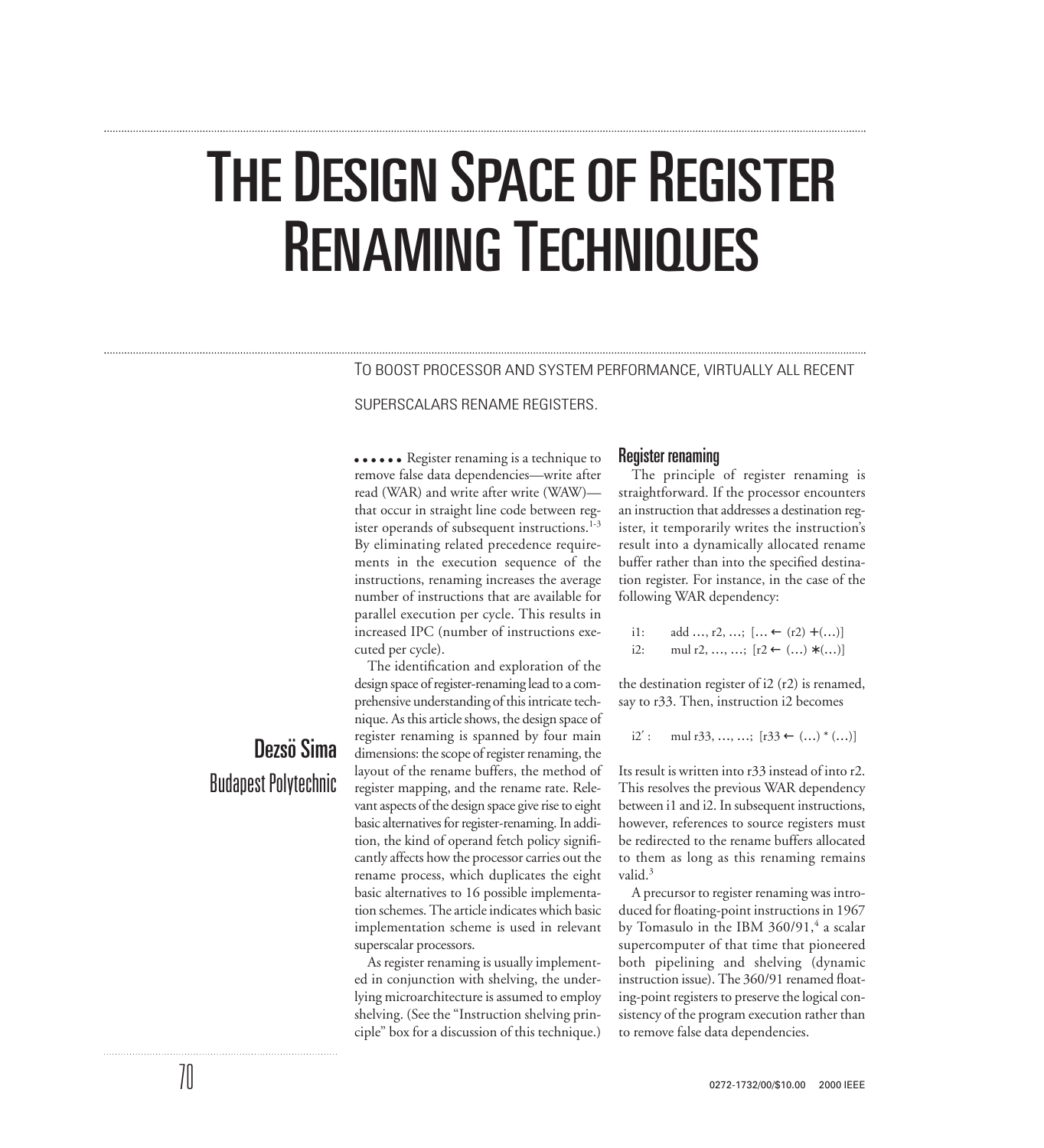Tjaden and Flynn<sup>5</sup> first suggested the use of register renaming for removing false data dependencies for a limited set of instructions that corresponds more or less to the load instructions. However, they didn't use the term "register renaming." Keller<sup>6</sup> introduced this designation in 1975 and extended renaming to cover all instructions including a destination register. He also described how to implement register renaming in processors. Even so, due to the complexity of this technique almost two decades passed after its conception before register renaming came into widespread use in superscalars at the beginning of the 1990s.

Early superscalars such as the HP PA 7100, Sun SuperSparc, DEC Alpha 21064, MIPS R8000, and Intel Pentium typically didn't use renaming. Renaming appeared gradually first in a restricted form called partial renaming (to be discussed in the next section) —in the early 1990s in the IBM RS/6000 (Power1), Power2, PowerPC 601, and the NextGen Nx586 processors. See Figure 1. Full renaming emerged later, beginning in 1992, first in the high-end models of the IBM mainframe ES/9000, then in the PowerPC 603. Subsequently, renaming spread into virtually all superscalar processors with the notable

exception of Sun's UltraSparc line. At present, register renaming is considered to be a standard feature of performance-oriented superscalar processors.

# Design space of register-renaming techniques

The main dimensions of register renaming are as follows:

- scope of register renaming,
- layout of the renamed registers,

# **Instruction shelving principle**

In early superscalars, decoded and executable instructions are issued immediately to the execution units. However, using this scheme control and data dependencies, and busy execution units, cause issue bottlenecks. The basic technique used to remove an issue bottleneck is instruction shelving, also known as dynamic instruction issue.<sup>3,35,45</sup>

Shelving presumes the availability of dedicated buffers, called shelving buffers, in front of the execution units. The processor first issues instructions into available shelving buffers without checking for data or control dependencies, or for busy execution units. As data dependencies or busy execution units no longer restrict instruction issue, the issue bottleneck problem occurring in early superscalars is removed. In a second step, instructions held in the shelving buffers are dispatched for execution. During dispatching, instructions are checked for dependencies, and not-dependent instructions are forwarded to free execution units.

At the time being, there's no consensus on the use of terms instruction issue and instruction dispatch. Both terms are used in both possible interpretations.



Figure 1. Chronology of register renaming in commercial superscalar processors. The introduction date indicates the first year of volume production. Following the model designation is the issue rate of the processors (in parentheses). Note that for the issue rate of CISC processors, one x86 instruction is considered to be the equivalent of 1.3 to 1.9 RISC instructions.34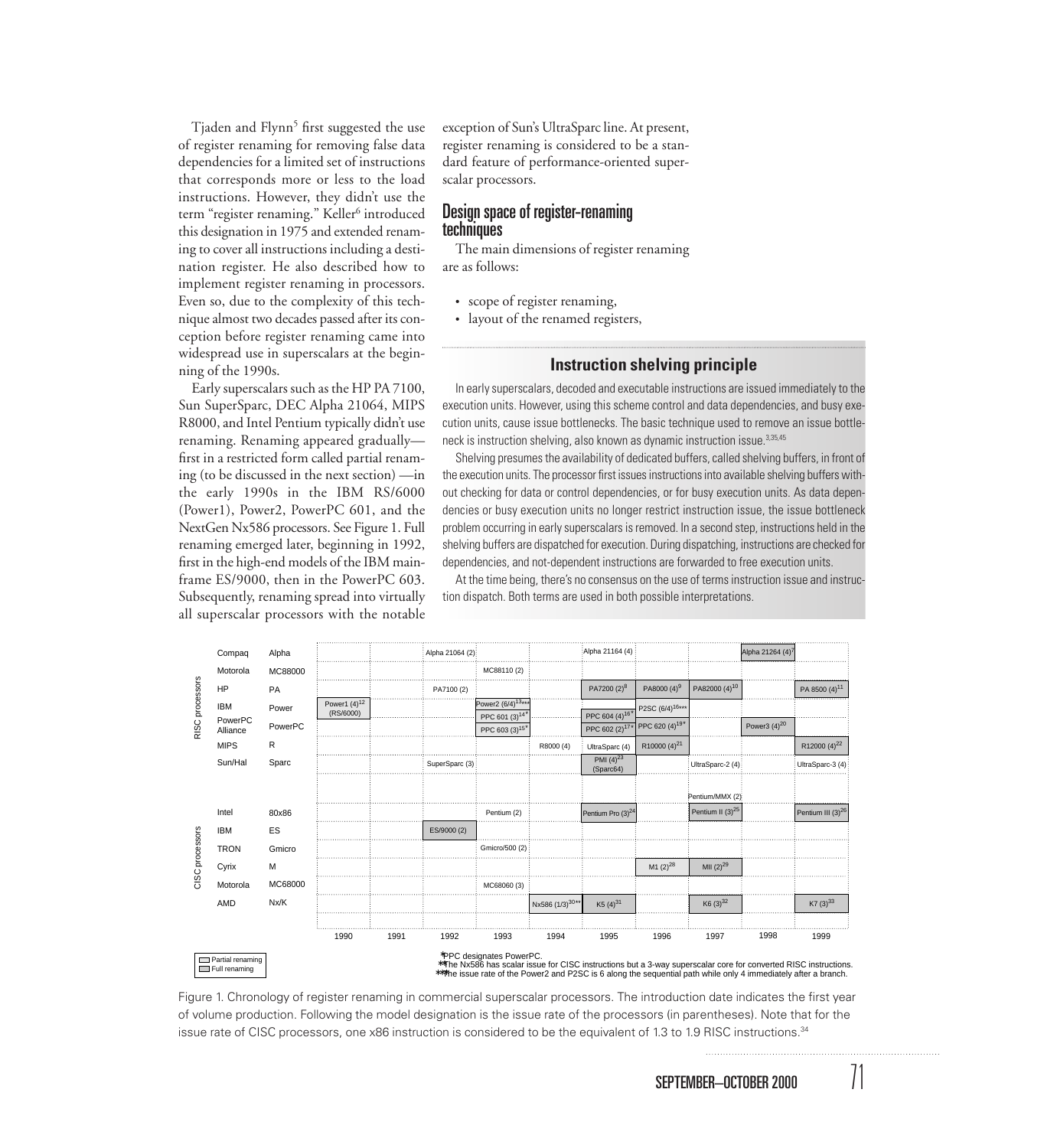| Renaming is restricted<br>to particular<br>instruction types                                                            |                                                                                                                                                                                                                           | Renaming comprises<br>all eligible instruction types                                                                                                            |  |  |  |  |  |
|-------------------------------------------------------------------------------------------------------------------------|---------------------------------------------------------------------------------------------------------------------------------------------------------------------------------------------------------------------------|-----------------------------------------------------------------------------------------------------------------------------------------------------------------|--|--|--|--|--|
| Examples are a few<br>early superscalar                                                                                 |                                                                                                                                                                                                                           | The indicated superscalar<br>line examples begin with the                                                                                                       |  |  |  |  |  |
| processors:                                                                                                             |                                                                                                                                                                                                                           | PowerPC 603 (1993)<br>PA 7200 (1995)<br>Pentium Pro (1995)<br>R10000 (1996)<br>K5 (1995), and<br>MII (1997).<br>Most notable exceptions<br>are Alpha processors |  |  |  |  |  |
| Power1 <sup>1</sup> (RS/6000, 1990)<br>Power $2^{2}$ (1993)<br>PowerPC $3601(1993)$ , and<br>Nx586 <sup>4</sup> (1994). |                                                                                                                                                                                                                           |                                                                                                                                                                 |  |  |  |  |  |
|                                                                                                                         |                                                                                                                                                                                                                           | preceding the Alpha 21264<br>and Sun UltraSparc line                                                                                                            |  |  |  |  |  |
| (a)                                                                                                                     |                                                                                                                                                                                                                           | (b)                                                                                                                                                             |  |  |  |  |  |
| Trend                                                                                                                   |                                                                                                                                                                                                                           |                                                                                                                                                                 |  |  |  |  |  |
|                                                                                                                         | Renames only FP loads.<br><sup>2</sup> Extends renaming to all FP instructions.<br><sup>3</sup> Renames only the link and count register.<br>$4$ Since the Nx586 has an integer core,<br>it renames only FX instructions. |                                                                                                                                                                 |  |  |  |  |  |

Figure 2. Register renaming scope: partial (a) and full (b).

- method of register mapping and,
- rename rate

as indicated in subsequent sections. Due to volume restrictions we ignore additional dimensions that are related to the renaming process such as recovery from a misprediction.

#### Scope of register renaming

To indicate how extensively the processor makes use of renaming, I distinguish between partial and full renaming. Partial renaming is restricted to one or only a few instruction types, for instance, only to floating-point instructions. Early processors typically employed this incomplete form of renaming; the Power1 (RS/6000), Power2, PowerPC 601, and the Nx586 are examples, as shown in Figure 2. Of these, the Power1 (RS/6000) renames only floating-point loads. As the Power1 has only a single floatingpoint unit, it executes floating-point instructions in sequence. Thus there's no need for renaming floating-point register instructions. The Power2 processor introduces multiple floating-point units and for this reason it extends renaming to all floating-point instructions. The Power PC 601 renames only the link and count register. The Nx586, which has an integer core, obviously restricted renaming to fixed-point instructions.

Full renaming covers all instructions including a destination register. As Figure 1 demonstrates, virtually all recent superscalar processors employ full renaming. Noteworthy exceptions are the Sun UltraSparc line and Alpha processors preceding the Alpha 21264.

## Rename buffer layout

Rename buffers establish the actual framework for renaming. There are three essential design aspects in their layout:

- type of rename buffers,
- number of rename buffers, and
- number of read and write ports.

## Rename buffer types

The choice of which type of rename buffers to use in a processor has far-reaching impact on the implementation of the rename process. Given its importance, designers must consider the various design options. To simplify this presentation, I initially assume a common architectural register file for all processed data types, and then extend the discussion to the split-register scenario that is commonly employed.

As Figure 3 illustrates, there are four fundamentally different ways to implement rename buffers. The range of choices includes a) using a merged architectural and rename register file, b) employing a stand-alone rename register file, c) keeping renamed values either in the reorder buffer (ROB), or d) in the shelving buffers.

In the first approach, rename buffers are implemented along with the architectural registers in the same physical register file called the merged architectural and rename register file or the merged register file for short. Here, both architectural and rename registers are dynamically allocated to particular registers of the same physical file.

Each physical register of the merged architectural and rename register file is at any time in one of four possible states.<sup>27</sup> These states reflect the actual use of a physical register as follows:

- uncommitted (available) state,
- used as an architectural register (archi-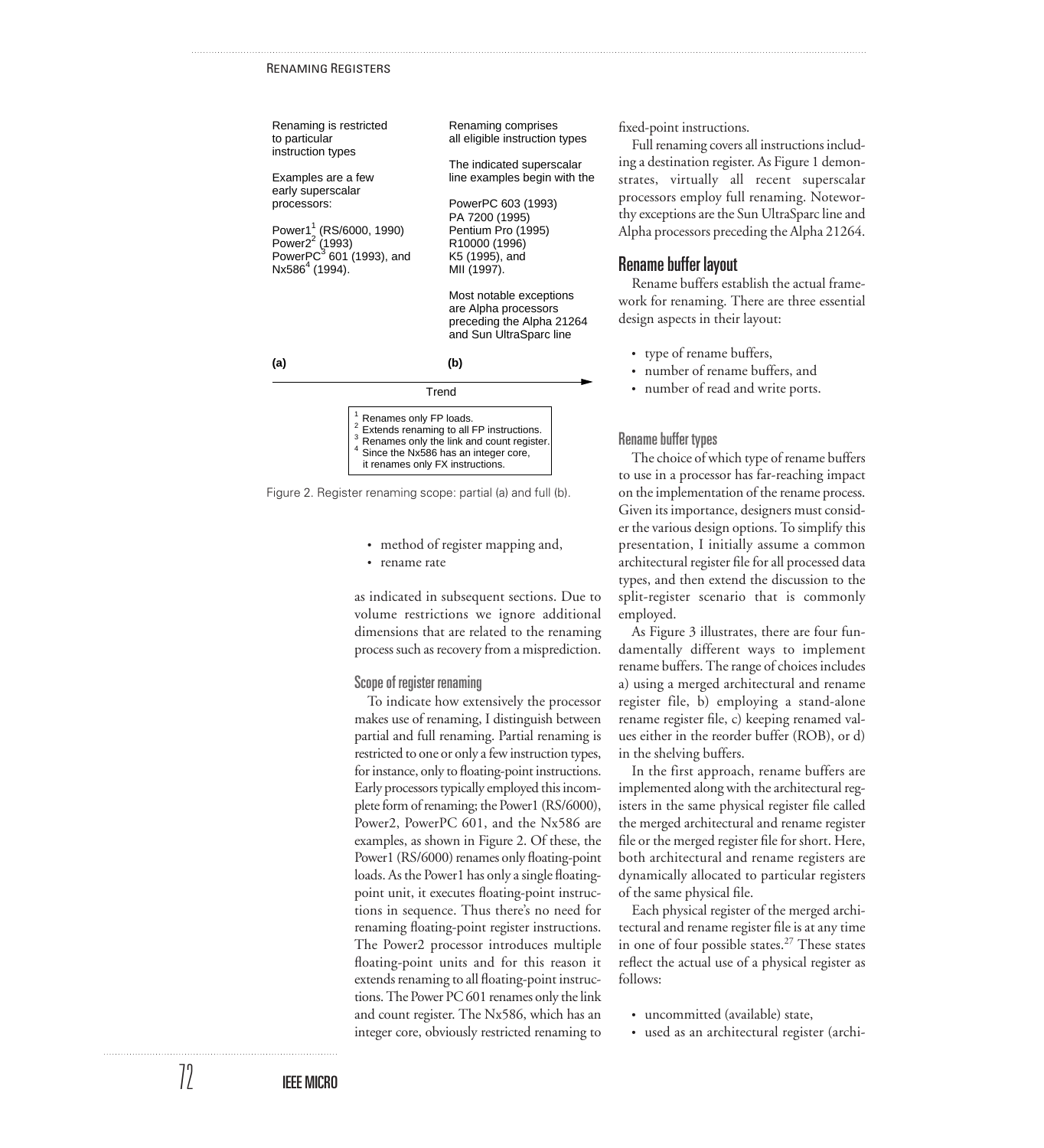

Figure 3. Generic types of rename buffers. Shaded boxes indicate the rename buffers.

tectural register state),

- used as a rename buffer but this register doesn't yet contain the result of the associated instruction (rename buffer, not-valid state), and
- used as a rename bufferthis register already contains the result of the associated instruction (rename buffer, valid state).

During instruction processing, the states of the physical registers are changed as described in the following and indicated in the state transition diagram in Figure 4.

As part of the initialization

the first *n* physical registers are assigned to the architectural registers, where *n* is the number of the registers declared by the instruction set architecture (ISA). These registers are set to be in the architectural register (AR) state; the remaining physical registers take on the available state. When an issued instruction includes a destination register, a new rename buffer is needed. For this reason, one physical register is selected from the pool of the available registers



Figure 4. State transition diagram of a particular register of the merged architectural and rename register file.<sup>27</sup> AR: architectural register, RB: rename buffer.

and allocated to the concerned destination register. Accordingly, its state is set to the rename buffer, not-valid state, and its valid bit is reset. After the associated instruction finishes execution, the produced result is written into the allocated rename buffer. Its valid bit is set, and its state changes to rename buffer, valid. Later, when the associated instruction completes, the allocated rename buffer will be declared to be the architectural register that implements the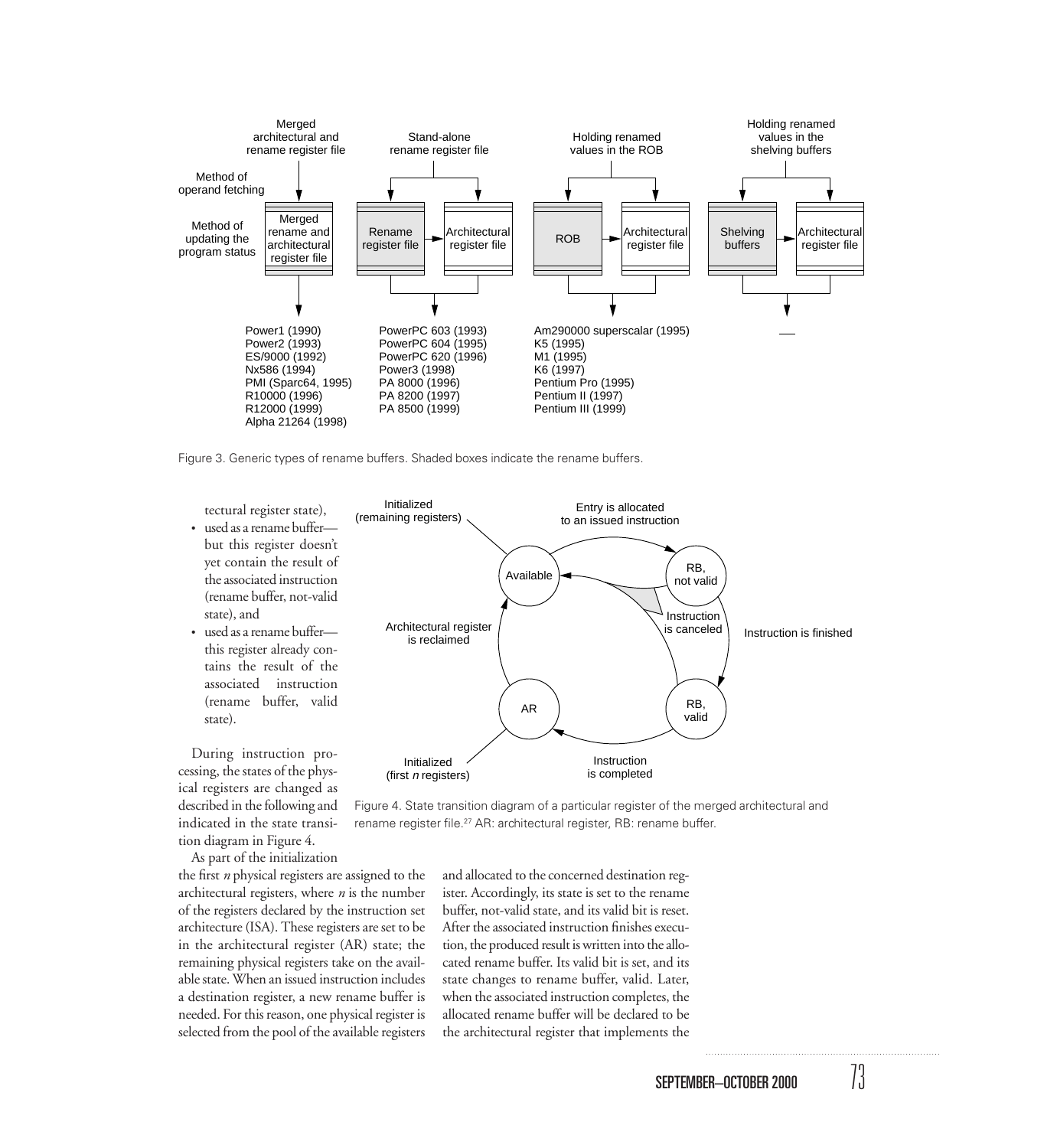## **ROB principle**

The reorder buffer is implemented basically as a circular buffer whose entries are allocated and deallocated by means of two revolving pointers.<sup>3,37</sup> It operates as follows.

When instructions are issued, a ROB entry is allocated to each instruction, strictly in program order. Each ROB entry keeps track of the execution status of the associated instruction. The ROB allows instructions to complete (commit, retire) only in program order by permitting an instruction to complete only if it has finished its execution and all preceding instructions are already completed. In this way, instructions update the program state in exactly the same way as a sequential processor would have done. After an instruction has completed, the associated ROB entry is deallocated and becomes eligible for reuse.

> destination register specified in the justcompleted instruction. Its state then changes to the architectural register state to reflect this.

> Note that in contrast to other rename buffer types, no data transfer is required for updating the architectural registers in merged architectural and rename register files. Instead, only the status of the related registers needs to be changed.

> Finally, when an old architectural register is reclaimed, it is set to the available state. Assuming dispatch-bound operand fetching, a possibility for reclaiming such old architectural registers is to keep track of the physical registers that have been the previous instances of the same architectural register, and reclaim the previous instance when the instruction incorporating the new instance completes.

> Also, not-yet-completed instructions must be canceled for exceptions or faulty executed speculative instructions. Then allocated rename buffers in a) the rename buffer, notvalid and b) the rename buffer, valid states are deallocated and changed to available states. In addition, the corresponding mappings—kept in either the mapping table or the rename buffer (as discussed later)—must be canceled.

> Merged architectural and rename register files are employed, for instance, in the highend models (520-based models) of the IBM ES/9000 mainframes, Power and R1x000 processors, and Alpha 21264s.

> All other alternatives separate rename buffers from architectural registers.

> In the first "separated" variant, a standalone rename register file (or rename register file for short) is used exclusively to implement rename buffers. The PowerPC 603/620 and PA8x00 processors are examples of using rename register files.

Alternatively, renaming can also be based on the reorder buffer (ROB); see "ROB principle" box. The ROB has recently been widely used to preserve the sequential consistency of instruction execution. When using a ROB, an entry is assigned to each issued instruction for the duration of its execution. It's quite natural to use this entry for renaming as well basically by extending it with a new field that will hold the result of that instruction. Examples of processors using the ROB for renaming are the Am29000 superscalar, K5, K6, Pentium Pro, Pentium II, and Pentium III.

The ROB can even be extended further to serve as a central shelving buffer as well. In this case, the ROB is also occasionally designated as the DRIS (deferred scheduling register renaming instruction shelf). The Lightning processor proposal $36$  and the K6 made use of this solution. Because the Lightning proposal—which dates back to the beginning of the 1990s—was too ambitious in the light of the technology available at that time, it couldn't be economically implemented and never reached the market.

The last conceivable implementation alternative of rename buffers is to use the shelving buffers for renaming (see the "Instruction shelving principle" box again). In this case, each shelving buffer must be extended functionally to also perform the task of a rename buffer. But this alternative has a drawback resulting from the different deallocation mechanisms of the shelving and rename buffers. While shelving buffers can be reclaimed as soon as the instruction has been dispatched, rename buffers can be deallocated only at a later time, not earlier than the instruction has been completed. Thus, a deeper analysis is needed to reveal the appropriateness of using shelving buffers for renaming. To date, no processor has chosen this alternative.

#### Split rename register files

For simplicity's sake, I've so far assumed that all data types are stored in a common architectural register file. But usually, processors provide distinct architectural register files for fixed-point and floating-point data. Consequently, they typically employ distinct rename register files, as shown in Figure 5.

As depicted in this figure, when the processor employs the split-register principle, dis-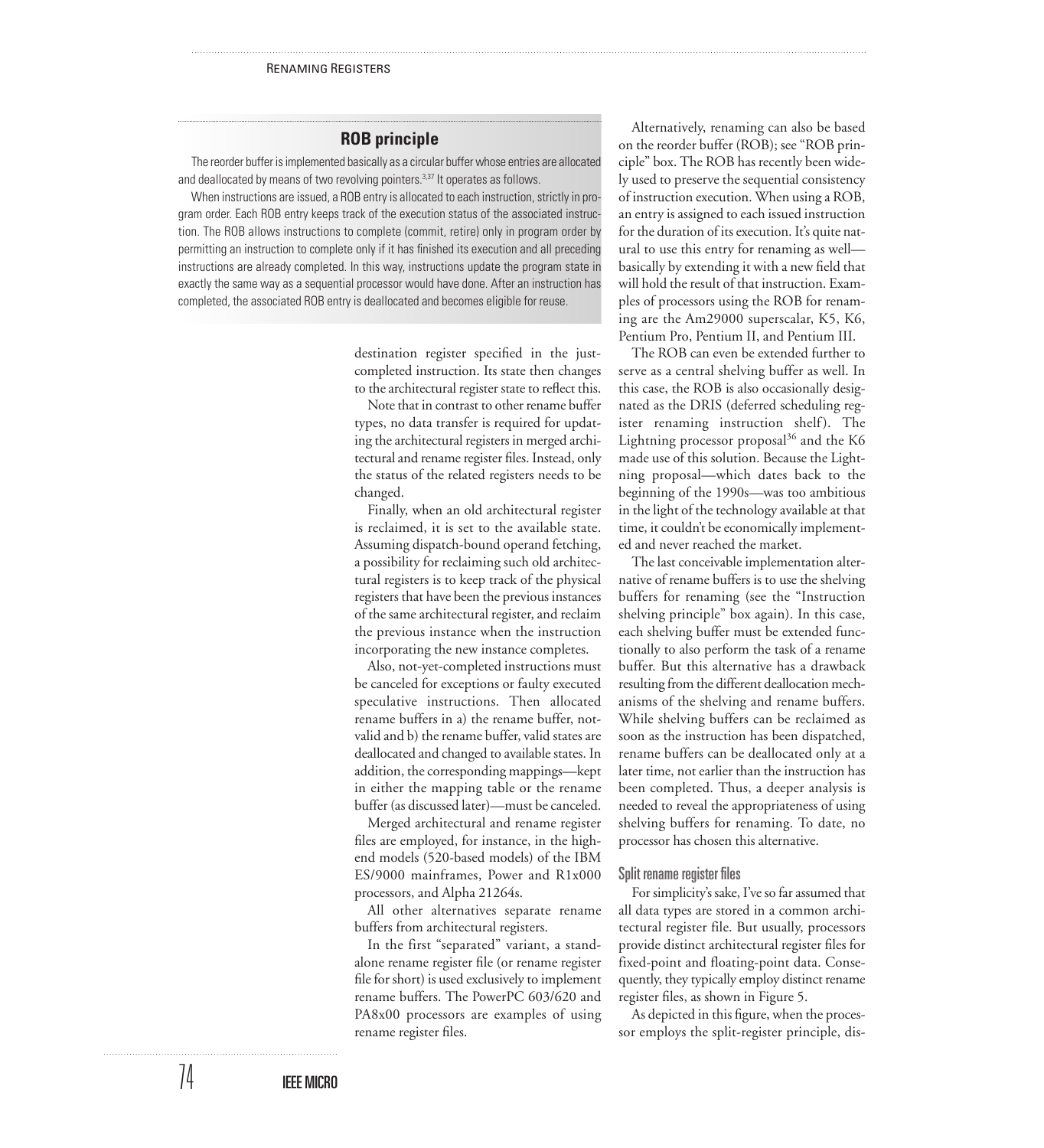

Figure 5. Using split registers in the case of (a) merged register files, and (b) a stand-alone rename register file. FX indicates fixed point; FP indicates floating point.

tinct fixed-point and floating-point register files are needed for merged files and standalone rename register files. In this case separate data paths are also needed to access the fixedpoint and the floating-point registers.

Recent processors typically incorporate split rename registers. When renaming takes place within the ROB, usually a single mechanism is maintained for the preservation of the sequential consistency of instruction execution. Then all renamed instructions are kept in the same ROB queue despite using split architectural register files for fixed-point and floating-point data. In this case, clearly, each ROB entry is expected to be long enough to hold either fixed-point or floatingpoint data.

#### Number of rename buffers

Rename buffers keep register results temporarily until instructions complete. By taking into account that not every instruction produces a register result, we can state that in a processor up to as many rename buffers are needed as the maximum number of instructions that are in execution; that is, issued but not yet completed. Issued but not yet completed instructions are either

- held in shelving buffers waiting for execution (if shelving is employed),
- just been processed in execution units,
- in the load queue waiting for cache access (if there is a load queue), or
- in the store queue waiting for completion, then forwarded to the cache to execute the required store operation (if there is a store queue).

Thus, the maximal number of instructions that may have been issued but not yet completed in the processor (*npmax*) is

$$
npmax = wdw + nEU + nLq + nSq
$$
 (1)

where

- *wdw* is the width of the dispatch window (total number of shelving buffers),
- *nEU* is the number of the execution units that may operate in parallel,
- *nLq* is the number of the entries in the load queue, and
- *nSq* is the number of the entries in the store queue.

Assuming a worst-case design approach, from this formula we can determine that the total number of rename buffers required (*nrmax*) is

$$
n\,x = wdw + nEU + nLq,\tag{2}
$$

since instructions held in the store queue don't require rename buffers.

Furthermore, if the processor includes a ROB, based on Equation 1 we can say that the total number of ROB entries required (*nROBmax*) is

$$
nROBmax = np\, \tag{3}
$$

Nevertheless, if the processor has fewer rename buffers or fewer ROB entries than expected, according to the worst-case approach (as given by Equations 2 and 3) issue blockages can occur due to missing free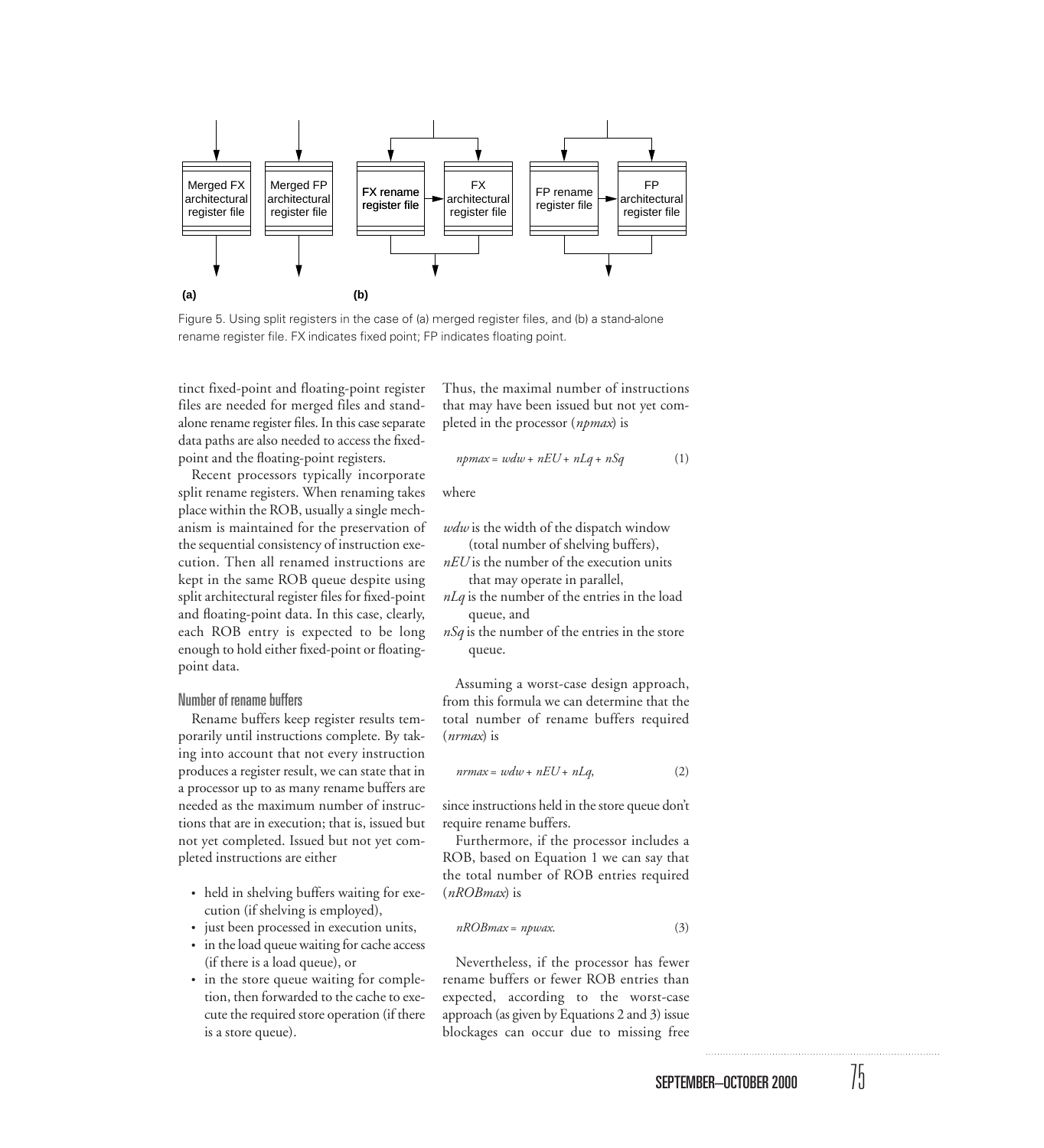| <b>Processor type</b>  | Type of<br>rename | No. of<br>rename buffers |           |                | Width of dispatch<br>window | Total no.<br>of rename buffers | Reorder<br>width |
|------------------------|-------------------|--------------------------|-----------|----------------|-----------------------------|--------------------------------|------------------|
| (year of volume        |                   |                          |           | <b>Issue</b>   |                             |                                |                  |
| shipment)              | buffer            | FX                       | <b>FP</b> | rate           | (wdw)                       | (nr)                           | (nROB)           |
| <b>RISC processors</b> |                   |                          |           |                |                             |                                |                  |
| PowerPC 603 (1993)     | Ren. reg. file    | N/A                      | 4         | 3              | 3                           | N/A                            | 5                |
| PowerPC 604 (1995)     | Ren. reg. file    | 12                       | 8         | 4              | 12                          | 20                             | 16               |
| PowerPC 620 (1996)     | Ren. reg. file    | 8                        | 8         | 4              | 15                          | 16                             | 16               |
| Power3 (1998)          | Ren. reg. file    | 16                       | 24        | 4              | 20(?)                       | 40                             | 32               |
| R10000 (1996)          | Merged            | 32                       | 32        | 4              | 48                          | 64                             | 32               |
| R12000 (1998)          | Merged            | 32                       | 32        | 4              | 48                          | 64                             | 48               |
| Alpha 21264 (1998)     | Merged            | 48                       | 41        | 4              | 35                          | 89                             | 80               |
| PA 8000 (1986)         | Ren. reg. file    | 56                       | 56        | 4              | 56                          | 112                            | 56               |
| PM1 (1996)             | Merged            | 38                       | 24        | 4              | 36                          | 62                             | 62               |
| x86 (CISC) processors  |                   |                          |           |                |                             |                                |                  |
| Pentium Pro (1995)     | In the ROB        | 40                       |           | 3 <sup>2</sup> | 20 <sup>1</sup>             | 40                             | 40 <sup>1</sup>  |
| Pentium II (1997)      | In the ROB        | 40                       |           | 3 <sup>2</sup> | 20 <sup>1</sup>             | 40                             | 40 <sup>1</sup>  |
| K5 (1995)              | In the ROB        | 16                       |           | 4 <sup>2</sup> | $111$ (?)                   | 16                             | 16 <sup>1</sup>  |
| K6 (1996)              | In the ROB        |                          | 24        | 3 <sup>2</sup> | $24^{1}$                    | 24                             | 24 <sup>1</sup>  |
| M3 (2000 expected)     | Merged            | 32                       | N/A       | 3 <sup>2</sup> | 56 <sup>1</sup>             | N/A                            | 32 <sup>2</sup>  |

**Table 1. Type and available number of rename buffers in recent superscalars as** 

RISC operations

 $2 \times 86$  instructions (on average, produce 1.3 to 1.9 RISC operations<sup>34</sup>)

? Questionable data

N/A Not available

rename buffers or ROB entries. With a decreasing number of entries provided, we expect a smooth, slight performance degradation. Hence, a stochastic design approach is also feasible. There, the required number of entries is derived from the tolerated level of performance degradation.

Based on Equations 1 to 3, the following relations are typically valid concerning the width of the processor's dispatch window (*wdw*), the total number of the rename buffers (*nr*), and the reorder width (*nROB*), which equals the total number of ROB entries available:

#### $wdw < nr \leq nROB$  (4)

Table 1 summarizes the type and the number of rename buffers provided in recent RISC and x86 superscalar processors. In addition, Table 1 shows four key parameters of the enlisted processors: the issue rate, width of the dispatch window (*wdw*), total number

of rename buffers provided (*nr*), and the reorder width (*nROB*).

As the data in Table 1 indicates, the designs of most processors have taken into account the four interrelations. There are, however, two obvious exceptions. First, the PowerPC 604 provides 20 rename buffers, more than the processor's reorder width of 16. In the subsequent PowerPC 620, Intel decreased the number to 16. Second, the R10000 provides only 32 ROB entries. This number is far too low compared to the dispatch width (48) and to the number of available rename buffers (64). MIPS addressed this disproportion in the R12000 by increasing the reorder width of the processor to 48.

Number of read and write ports

By taking into account current practice, in the following discussion I assume split register files.

Clearly, as many read ports are required in the rename buffers as there are data items that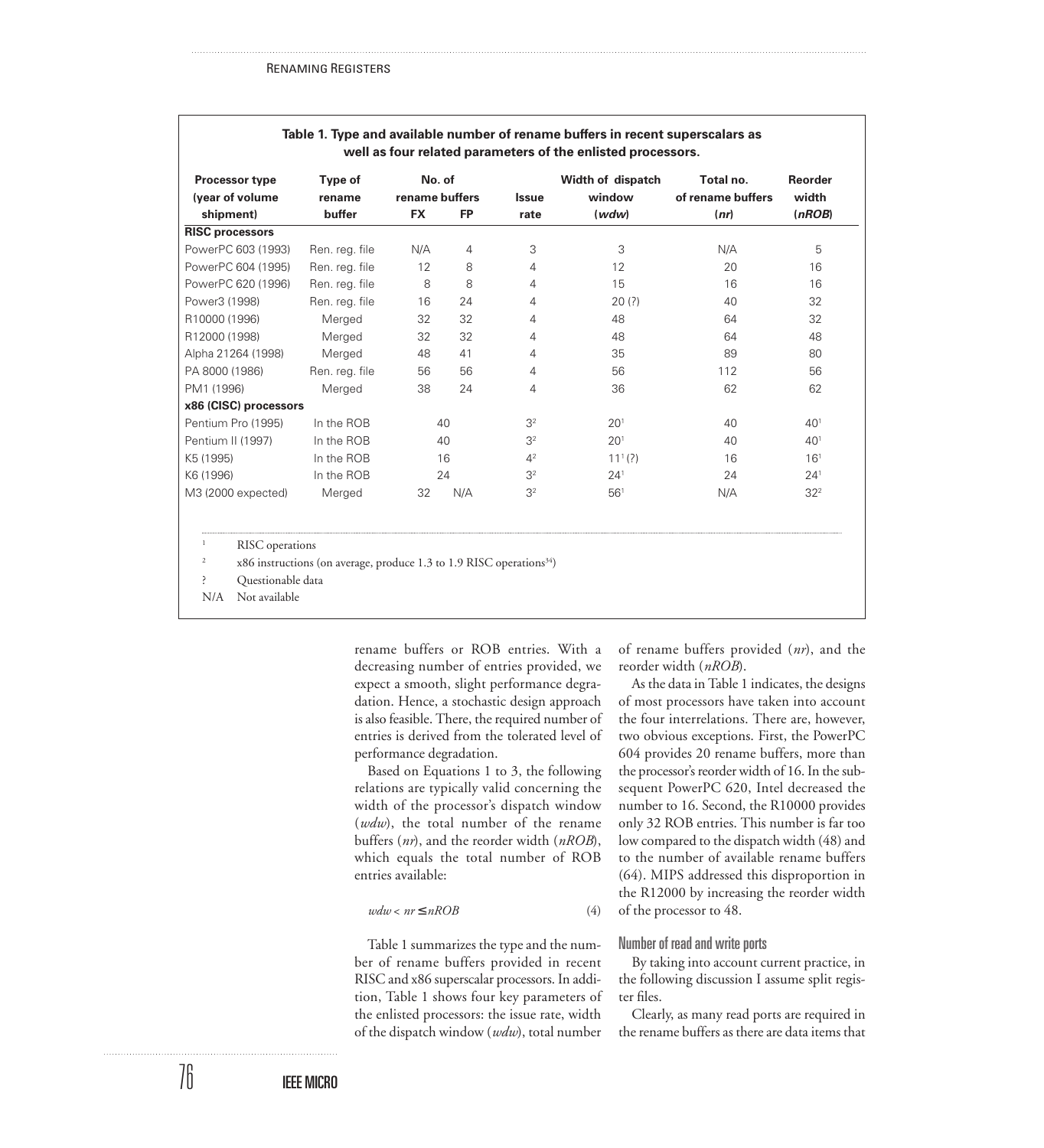the rename buffers may need to supply in any one cycle. Note that rename buffers supply required operands for the instructions to be executed and also forward the results of the completed instructions to the addressed architectural registers.

The number of operands that need to be delivered in the same cycle depends first of all on whether the processor fetches operands during instruction issue or during instruction dispatch. (See the "Operand fetch policies" box.)

If operands are fetched issue bound, the rename buffers need to supply the operands for all instructions that are issued into the shelving buffers in the same cycle. Thus, both the fixed-point and floating-point rename buffers are expected to deliver in each cycle all required operands for up to as many instructions as the issue rate. This means that in recent four-way superscalar processors the fixed-point and the floating-point rename buffers typically need to supply 8 and 12 operands respectively, assuming up to two fixed-point and three floating-point operands in each fixed-point and floating-point instruction, respectively. If, however, there are some issue restrictions, the required number of read ports is decreased accordingly.

In contrast, if the processor uses the dispatch-bound fetch policy, the rename buffers should provide the operands for all instructions that are forwarded from the dispatch window (instruction window) for execution in the same cycle. In this case, the fixed-point rename buffers need to supply the required fixed-point operands for the integer and loadstore units (including register operands for the specified address calculations and fixed-point data for the fixed-point store instructions).

The floating-point rename buffers need to deliver operands for the floating-point units (floating-point register data) and also for the load-store units (floating-point operands of the floating-point store instructions). In the Power3, for instance, this implies the following read port requirements. The fixed-point rename buffers need to have 12 read ports (up to  $3 \times 2$  operands for the 3 integer-units as well as  $2 \times 2$  address operands and  $2 \times 1$  data operands for the 2 load-store units). On the other hand, the floating-point rename registers need to have 8 read ports (up to  $2 \times 3$ operands for the 2 floating-point units and

# **Operand fetch policies**

If a processor uses the issue-bound fetch policy, it fetches referenced register operands during instruction issue—that is, while it forwards decoded instructions into the shelving buffers.<sup>3,11</sup> In contrast, the dispatch-bound fetch policy defers operand fetching until executable instructions are forwarded from the shelving buffers to the execution units. When a processor fetches issue-bound operands, shelving buffers hold the source operand values. In contrast, in dispatch-bound operand fetching, shelving buffers have much shorter entries as they contain only the register identifiers.

 $2 \times 1$  operands for the 2 load-store units).

In addition, if rename buffers are implemented separately from the architectural registers, the rename buffers must forward in each cycle as many result values to the architectural registers as the completion rate (retire rate) of the processor. Since recent processors usually complete up to four instructions per cycle, this task typically increases the required number of read ports in the rename buffers by four.

Too many read ports in a register file may unduly increase the physical size of the data path and consequently the cycle time. To avoid this problem, a few high-performance processors (such as the Power2, Power3, and Alpha 21264) implement two copies of particular register files. The Power2 duplicates the fixed-point architectural register file, the Power3 doubles both the fixed-point rename and the architectural file, and the Alpha 21264 provides two copies of the fixed-point merged architectural and rename register file.

As a result, fewer read ports are needed in each of the copies. For example, with two copies of the fixed-point merged register file, the Power3 needs only 10 read ports in each file, instead of 16 read ports in a fixed-point register file. A drawback of this approach is, however, that a scheme is also required to keep both copies coherent.

Now let's turn to the required number of write ports (input ports). Since in each cycle rename buffers need to accept all results produced by the execution units, these buffers must provide as many write ports as results the execution units may produce per cycle. The fixed-point rename buffers receive results from the available integer-execution units and from the load-store units (fetched fixed-point data). In contrast, the floating-point rename buffers hold the results of the floating-point execution units and the load-store units (fetched float-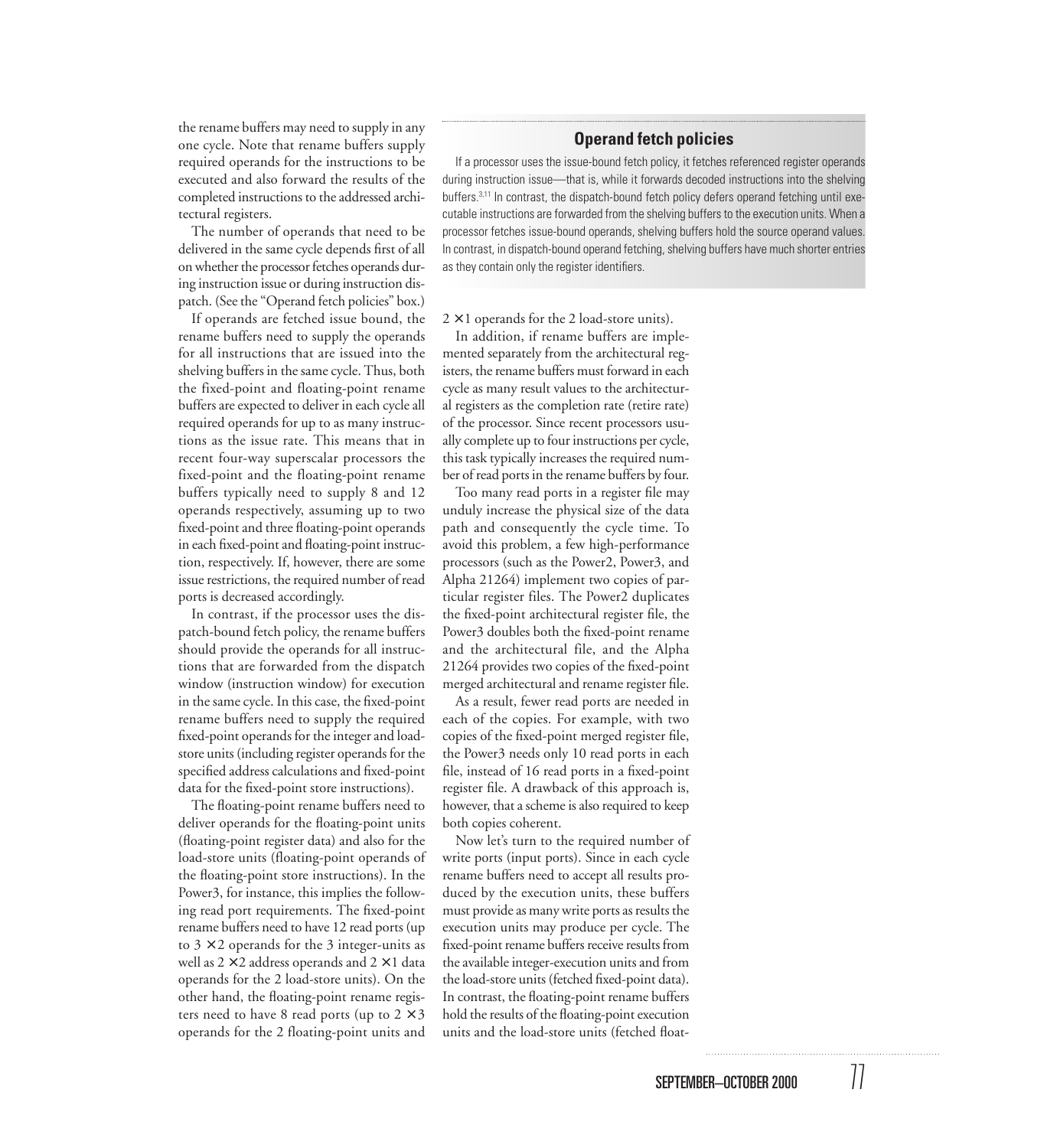#### RENAMING REGISTERS



Figure 6. Methods for keeping track of the actual mapping of architectural registers to rename buffers: using a mapping table (a) and mapping within rename buffers (b).

ing-point data). Most results are single data items requiring one write port. However, there are a few exceptions. When execution units generate two data items, they require two write ports as well, similar to the PowerPC processor load-store units. After execution of the LOAD-WITH-UPDATE instruction, these units return both the fetched data value and the updated address value.

## Register mapping methods

During renaming, the processor needs to allocate rename buffers to the destination registers of the instructions (or usually to every instruction to simplify logic). It also must keep track of the mappings actually used and deallocate rename buffers no longer used. Accordingly, the related aspect of the design space has three components:

- allocation scheme of the rename buffers,
- method of keeping track of actual mappings, and
- deallocation scheme of rename buffers.

As far as the allocation scheme of rename buffers is concerned, rename buffers are usually allocated to instructions during instruction issue. If rename buffers are assigned to the instructions as early as during instruction issue, rename buffer space is wasted, since rename buffers are not needed until the results become available in the last execution cycle. Delaying the allocation of rename buffers to the instructions $37$  saves rename buffer space. Various schemes have been proposed for this, such as virtual renaming<sup>37-40</sup> and others.<sup>41</sup> In fact, a virtual allocation scheme has already been introduced into the Power3.<sup>37</sup>

Established mappings must be maintained until their invalidation. There are two possibilities for keeping track of the actual mapping of particular architectural registers to allocated rename buffers. The processor can use a mapping table for this or can track the actual register mapping within the rename buffers themselves. See Figure 6.

A mapping table has as many entries as there are architectural registers provided by the instruction set architecture (usually 32). Each entry holds a status bit (called the entry valid bit in Figure 6a), which indicates whether the associated architectural register is renamed. Each valid entry supplies the index of the rename buffer, which is allocated to the architectural register belonging to that entry (called the RB index). For instance, Figure 6a shows that the mapping table holds a valid entry for architectural register r7, which contains the RB index of 12. This indicates that architectural register r7 is actually renamed to rename buffer 12.

Each entry is set up during instruction issue, while new rename buffers are allocated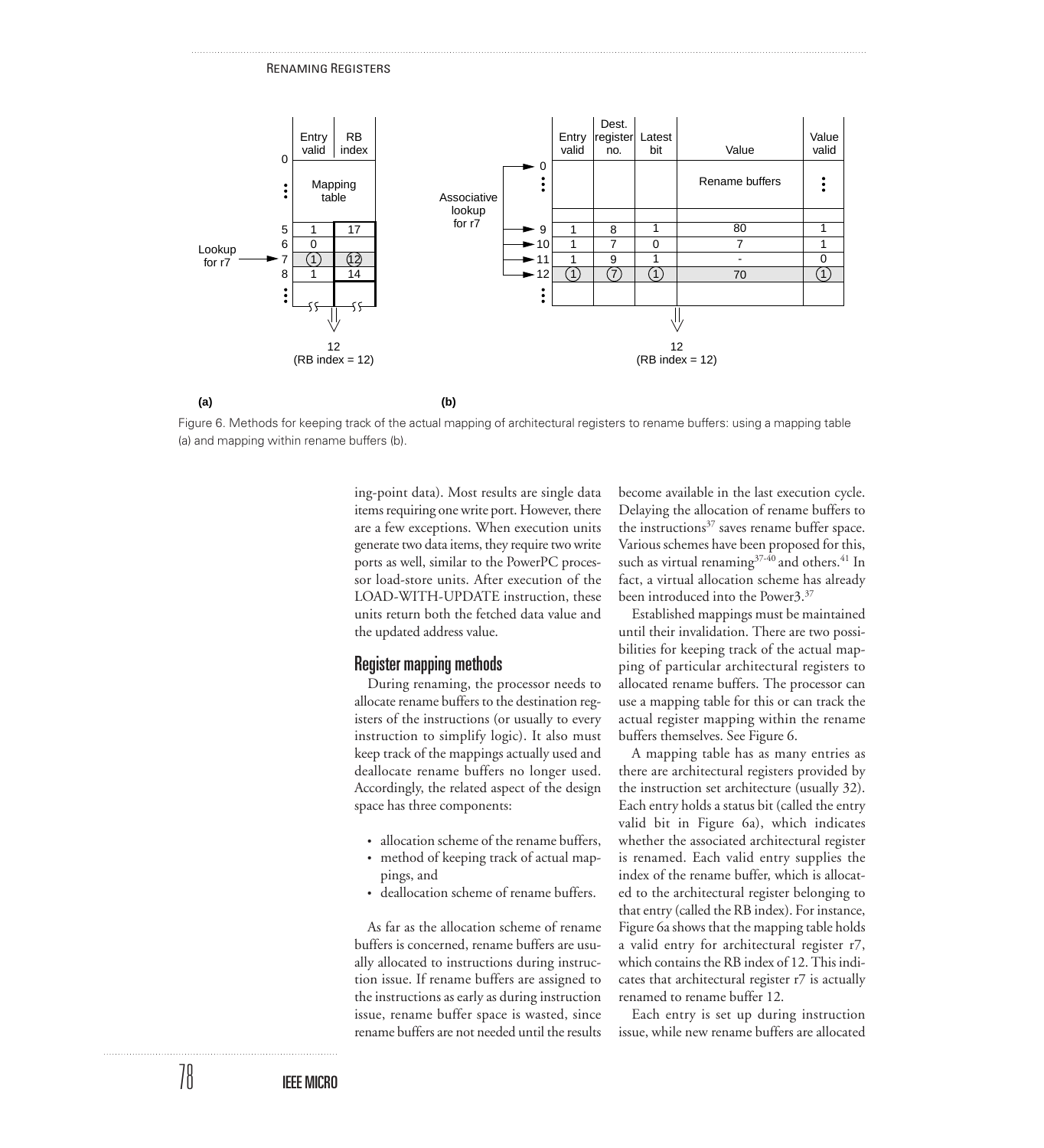to the issued instructions. A valid mapping is updated when the architectural register belonging to that entry is renamed again. It will be invalidated when the related mapping is no longer needed and the allocated rename buffer is reclaimed. In this way, the mapping table continuously provides the latest allocations. Source registers are renamed by accessing the mapping table with the register numbers as indices and fetching the associated rename buffer identifiers (RB indices), as Figure 6a shows.

Obviously, for split architectural register files, separate fixed-point and floating-point mapping tables are needed.

As discussed earlier, mapping tables should provide one read port for each source operand that may be fetched in any one cycle and one write port for each rename buffer that may be allocated in any one cycle.

The other fundamentally different alternative for keeping track of actual register mappings relies on an associative mechanism (see Figure 6b). In this case no mapping table exists, but each rename buffer holds the identifier of the associated architectural register (usually the register number of the renamed destination register) and additional status bits. These entries are set up during instruction issue when a particular rename buffer is allocated to a specified destination register. As Figure 6b shows, in this case each rename buffer holds the following five pieces of information:

- a status bit, which indicates that this rename buffer is actually allocated (called the entry valid bit in the figure),
- the identifier of the associated architectural register (Dest. Reg. No.),
- a further status bit, called the latest bit, whose role will be explained later,
- another status bit, called the value valid bit, which shows whether the actual value of the associated architectural register has already been generated, and
- the value itself, provided that the value valid bit signifies an already produced result.

The latest bit marks the last allocation of a given architectural register if it has more than one valid allocation due to repeated renaming. For instance, in our example architectural register r7 has two subsequent allocations. From these, entry 12 is the latest one as its latest bit has been set. Thus, in Figure 6b, renaming source register r7 would yield the RB index of 12. This method of renaming source registers requires an associative lookup in all entries searching for the latest allocation of the given source register.

With issue-bound operand fetching, source registers are both renamed and accessed during the issue process. For this reason, in this case, processors usually integrate renaming and operand accessing, and therefore keep track of the register mapping within the rename buffers. For dispatch-bound operand fetching, however, these tasks are separated. Source registers are renamed during instruction issue, whereas the source operands are accessed while the processor dispatches the instructions to the execution units. Therefore, in this case, processors typically use mapping tables.

If rename buffers are no longer needed, they should be reclaimed (deallocated). The scheme of deallocation depends on key aspects of the overall renaming process. In particular, they depend on the allocation scheme of the rename buffers, the type of rename buffers used, the method of keeping track of actual allocations, and even whether issue-bound or dispatch-bound operands are fetched. However, lack of space restricts discussion of this aspect of the design space in detail here.

#### Rename rate

As its name suggests, the rename rate stands for the maximum number of renames that a processor can perform in a cycle. Basically, the processor should rename all instructions issued in the same cycle to avoid performance degradation. Thus, the rename rate should equal the issue rate. This is easier said than done, since it is not at all an easy task to implement a high rename rate (four or higher). Two reasons make it difficult.

First, for higher rename rates the detection and handling of interinstruction dependencies during renaming becomes a more complex task. Second, higher rename rates require a larger number of read and write ports on register files and mapping tables. For instance, the four-way superscalar R10000 can issue any combination of four fixed-point and floatingpoint instructions. Accordingly, its fixed-point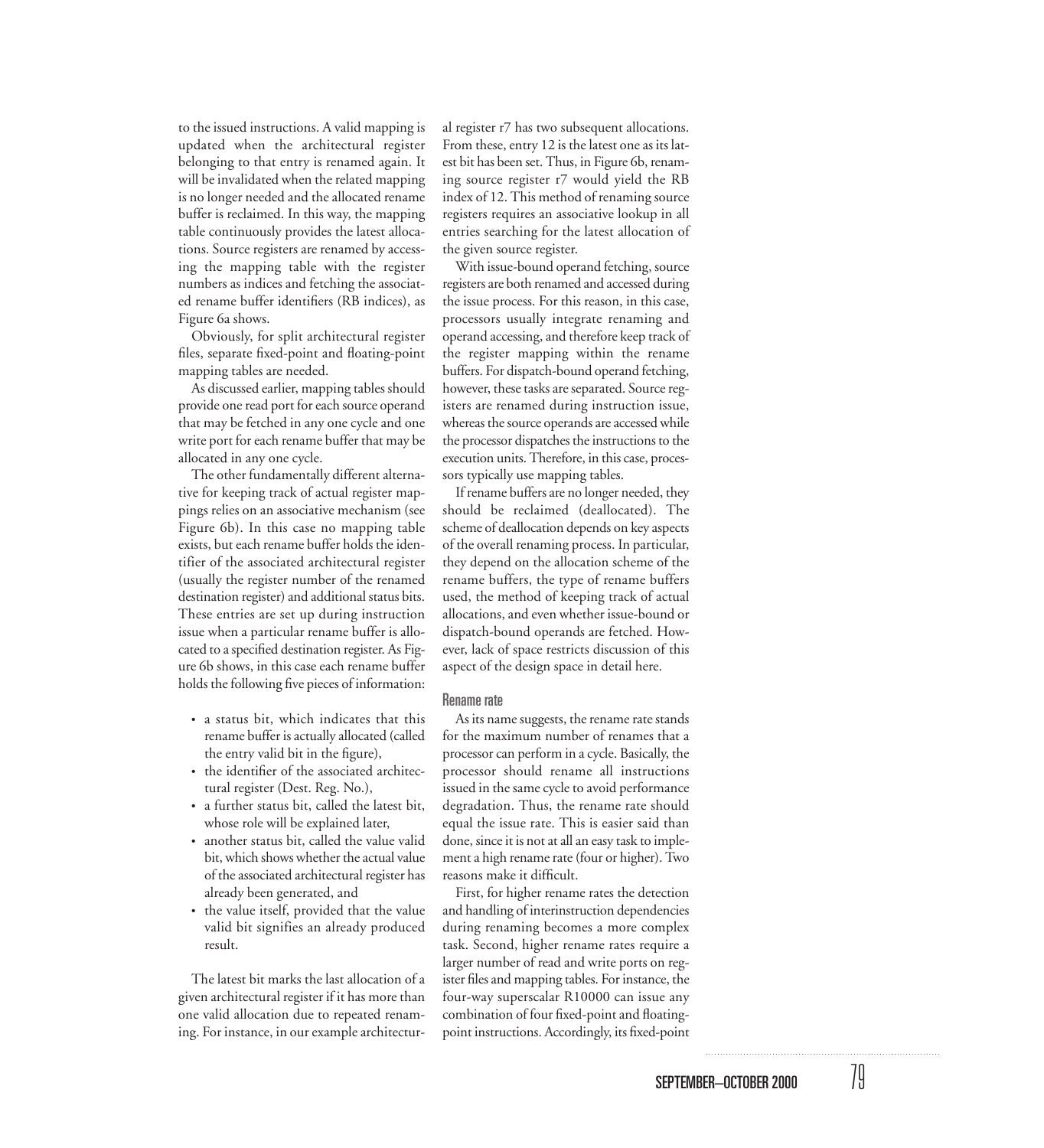RENAMING REGISTERS



Figure 7. Basic implementation alternatives of register renaming. RB designates the rename buffer.

mapping table needs 12 read ports and 4 write ports, and its floating-point table requires 16 read and 4 write ports. This many ports are needed since fixed-point instructions can refer up to 3, and floating-point instructions up to 4 source operands in this processor.

## Basic alternatives, possible implementation schemes

Theoretically in the design space of register renaming, each possible combination of the available design choices yields one possible implementation alternative. However, instead of considering all possible implementation alternatives, it makes sense to focus only on those that differ in relevant qualitative aspects from each other—the basic alternatives. Possible basic alternatives can be derived from the design space in two steps: by identifying the relevant qualitative design aspects involved and then by composing their possible combinations.

When selecting the relevant qualitative design aspects, we should recall the design space of renaming mentioned earlier. First, we ignore two main aspects: the scope of register renaming because recent processors typically implement full renaming, and the rename rate because of its quantitative character. Two main design aspects remain: the layout of the rename buffers and the method of register mapping. Furthermore, the layout of the rename buffers itself covers three design aspects: the type of rename buffers, their number, and the number of the read and write ports. Of these only the type of the rename buffers is of qualitative character. It follows that the design space of register renaming includes only two relevant qualitative aspects: the type of the rename buffers and the method of register mapping.

The design choices available for these two relevant design aspects result in eight possible combinations, called the basic alternatives for register renaming, as shown in Figure 7. In addition, this figure also takes into account that the processor's operand fetch policy which is a design aspect of shelving—significantly affects how the renaming process is carried out. This splits the eight basic renaming alternatives into 16 feasible implementation schemes. Figure 7 also indicates which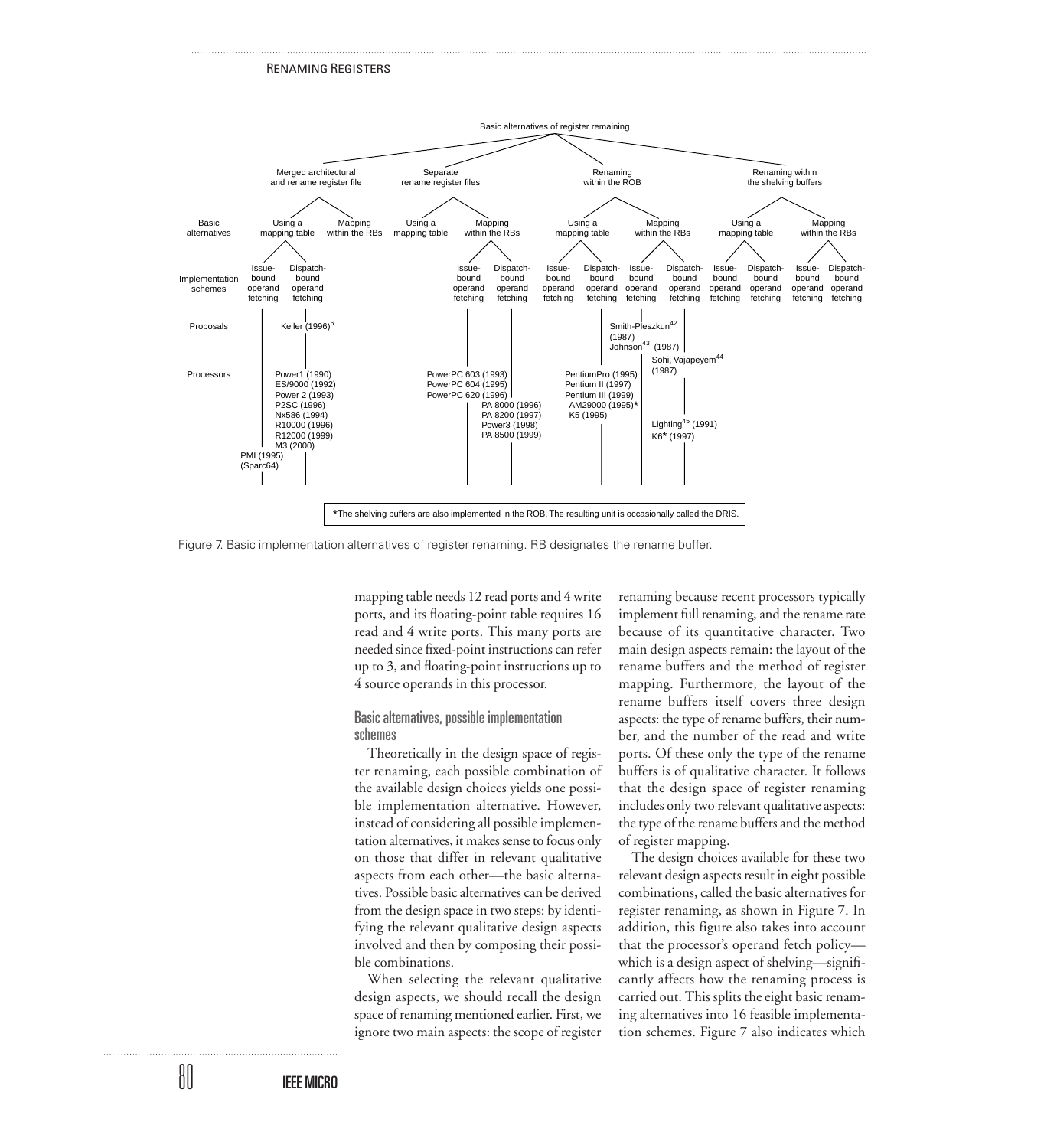implementation schemes are used in relevant superscalar processors and some hints about their origins.

As Figure 7 indicates, relevant superscalar processors make use of only four of the eight possible basic alternatives of renaming. Moreover, most of the latest processors employ the following basic alternatives of renaming when fetching dispatch-bound operands:

- use of merged architectural and rename register files and mapping tables (R10000, R12000, M3).
- use of separate rename register files and mapping registers within the rename registers (PA8x00 line, Power3), and
- renaming within the ROB and using mapping tables (Pentium Pro, Pentium II, Pentium III).

It's also conceivable to use different basic alternatives for renaming fixed-point and floating-point instructions, as is done in the K7. This processor uses the ROB for renaming fixed-point instructions and a merged architectural and rename register file for renaming floating-point ones. However, as AMD didn't disclose the method of register mapping, this processor isn't included in Figure 7.

As this figure shows, the latest processors fetch predominantly dispatch-bound operands due to the comparative advantage of this fetch policy.<sup>40</sup> The move away from the issue-bound operands to the dispatch-bound fetch policy is manifested in AMD's subsequent K5 and K6, and by the fact that the PowerPC 620-based Power3 has also made this transition.

Register renaming and shelving mark the first major step in the evolution of superscalar processors. The introduction of these techniques became necessary to resolve the issue bottleneck of early superscalar designs. As revealed in this article, register renaming is a complex technique whose understanding requires the identification and exploration of its design space.

#### **References**

1. B.R. Rau and J.A. Fisher, "Instruction Level Parallel Processing: History, Overview and Perspective," *J. Supercomputing,* Vol. 7. No.

1, 1993, pp. 9-50.

- 2. P.E. Smith and G.S. Sohi, "The Microarchitecture of Superscalar Processors," *Proc. IEEE,* IEEE Press, Piscataway, N.J., Vol. 83, No. 12, Dec. 1995, pp. 1609-1624.
- 3. D. Sima, T. Fountain, and P. Kacsuk, *Advanced Computer Architectures,* Addison Wesley Longman, Harlow, England, 1997.
- 4. R.M. Tomasulo, "An Efficient Algorithm for Exploiting Multiple Arithmetic Units," *IBM J. Research and Development,* Vol. 11, No. 1, 1967, pp. 25-33.
- 5. G.S. Tjaden and M.J. Flynn, "Detection and Parallel Execution of Independent Instructions," *IEEE Trans. Computers,* Vol. C-19, No. 10, 1970, pp. 889-895.
- 6. R.M. Keller, "Look-Ahead Processors," *Computing Surveys,* Vol. 7, No. 4, 1975, pp. 177-195.
- 7. D. Leibholz and R. Razdan, "The Alpha 21264: A 500 MIPS Out-of-Order Execution Microprocessor," *Proc. Compcon,* IEEE Computer Society Press, Los Alamitos, Calif., 1997, pp. 28-36.
- 8. G. Kurpanek et al., "PA-7200: A PA-RISC Processor with Integrated High Performance MP Bus Interface," *Proc. Compcon,* IEEE CS Press, 1994, pp. 375-382.
- 9. D. Hunt, "Advanced Performance Features of the 64-Bit PA-8000," *Proc. Compcon,* IEEE CS Press, 1995, pp. 123-128.
- 10. A.P. Scott et al., "Four-Way Superscalar PA-RISC Processors," *Hewlett-Packard J.,* Aug. 1997, pp. 1-9.
- 11. G. Lesartre and D. Hunt, *PA-8500: The Continuing Evolution of the PA-8000 Family,* Hewlett-Packard Co., Palo Alto, Calif., 1998, pp. 1-11.
- 12. G.F. Grohoski, "Machine Organization of the IBM RISC System/6000 Processor," *IBM J. Research and Development,* Vol. 34, No. 1, 1990, pp. 37-58.
- 13. S. White and J. Reysa, *PowerPC and POWER2: Technical Aspects of the New IBM RISC System/6000,* IBM Corp., Austin, Texas,1994.
- 14. M. Becker et al., "The PowerPC 601 Microprocessor," *IEEE Micro,* Oct. 1993, pp. 54-68.
- 15. B. Burgess et al., "The PowerPC 603 Microprocessor," *Comm. ACM,* ACM Press, New York, Vol. 37, No. 6, 1994, pp. 34-42.
- 16. S.P. Song et al., "The PowerPC 604 RISC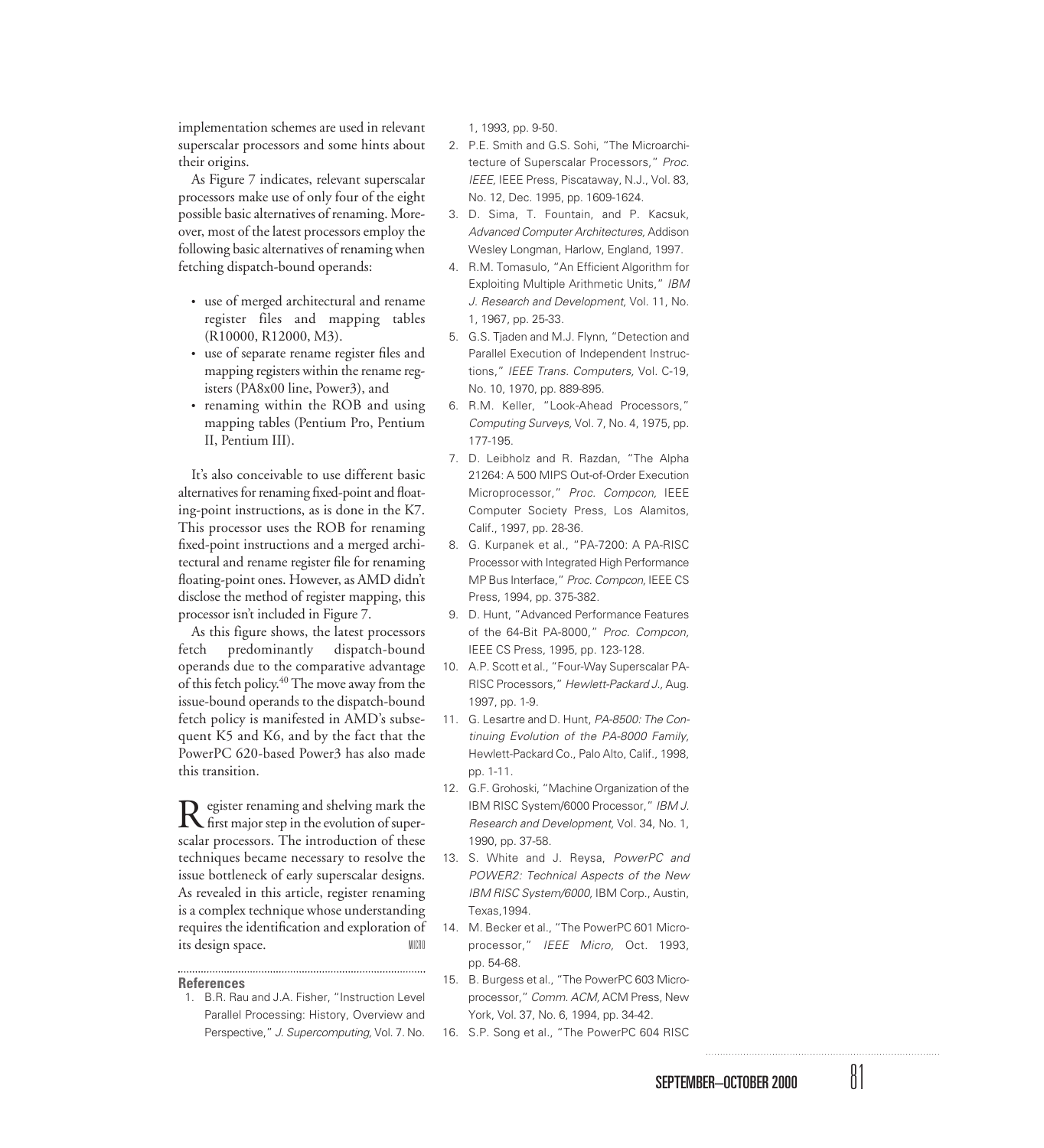Microprocessor," *IEEE Micro,* Oct. 1994, pp. 8-17.

- 17. D. Ogden et al., "A New PowerPC Microprocessor for Low Power Computing Systems," *Proc. Compcon,* IEEE CS Press, 1995, pp. 281-284.
- 18. L. Gwennap, "IBM Crams Power2 Onto Single Chip," *Microprocessor Report,* Micro Design Resources, Sunnyvale, Calif., Vol. 10, No. 11, 1996, pp. 14-16.
- 19. D. Levitan et al., "The PowerPC 620 Microprocessor: A High Performance Superscalar RISC Microprocessor," *Proc. Compcon,* IEEE CS Press, 1995, pp. 285-291.
- 20. S.P. Song, "IBM's Power3 to Replace P2SC," *Microprocessor Report,* Micro Design Resources, Vol. 11, No. 15, 1997, pp. 23-27.
- 21. L. Gwennap, "MIPS R10000 Uses Decoupled Architecture," *Microprocessor Report,* Micro Design Resources, Vol. 8, No. 14, 1994, pp. 18-22.
- 22. L. Gwennap, "MIPS R12000 to Hit 300 MHz," *Microprocessor Report,* Micro Design Resources, Vol. 11, No. 13, 1997, pp. 1,6-7,17.
- 23. N. Patkar et al., "Microarchitecture of HaL's CPU," *Proc. Compcon,* IEEE CS Press, 1995, pp. 259-266.
- 24. L. Gwennap, "Intel's P6 Uses Decoupled Superscalar Design," *Microprocessor Report,* Micro Design Resources, Vol. 9, No. 2, 1995, pp. 9-15.
- 25. L. Gwennap, "Klamath Extends P6 Family," *Microprocessor Report,* Micro Design Resources, Vol. 11, No. 2, 1997, pp. 1, 6-8.
- 26. *Pentium III Processor, Product Overview,* Intel Corp, Santa Clara, Calif., 1999.
- 27. J.S. Liptay, "Design of the IBM Enterprise Sytem/9000 High-End Processor," *IBM J. Research and Development,* Vol. 36, No. 4, July 1992, pp. 713-731.
- 28. B. Burkhardt, "Delivering Next-Generation Performance on Today's Installed Computer Base," *Proc. Compcon,* IEEE CS Press, 1994, pp. 11-16.
- 29. *Cyrix 686MX*, Cyrix Corporation, Richardson, Texas, Order No. 94329-00, July 1997.
- 30. L. Gwennap, "NexGen Enters Market with 66-MHz Nx586," *Microprocessor Report,* Micro Design Resources, Vol. 8, No. 4, 1994, pp. 12-17.
- 31. M. Slater, "AMD's K5 Designed to Outrun Pentium," *Microprocessor Report,* Micro Design Resources, Vol. 8, No. 14, 1994,

pp. 1-11.

- 32. B. Shriver and B. Smith, *The Anatomy of a High-Performance Microprocessor,* IEEE CS Press, 1998.
- 33. K. Diefendorff, "K7 Challenges Intel," *Microprocessor Report,* Micro Design Resources, Vol. 12, No. 14, 1998, pp. 1, 6-11.
- 34. L. Gwennap, "Nx686 Goes Toe-to-Toe with Pentium Pro," *Microprocessor Report,* Micro Design Resources, Vol. 9, No. 14, 1995, pp. 1, 6-10.
- 35. D. Sima, "Superscalar Instruction Issue," *IEEE Micro,* Sept.-Oct. 1997, pp. 29-39.
- 36. V. Popescu et al., "The Metaflow Architecture," *IEEE Micro,* June 1991, pp. 10-13, 63- 71.
- 37. T. Monreal et al., "Delaying Physical Register Allocation Through Virtual-Physical Registers," *Proc. MICRO-32,* IEEE CS Press, 1999, pp. 186-192.
- 38. S. Wallace and N. Bagheryadeh, "A Scalable Register File Architecture for Dynamically Scheduled Processors," *Proc. 1996 Conf. Parallel Architectures and Compilation Techniques,* 1996, pp. 179-184.
- 39. A. González et al., "Virtual Registers," *Proc. Third Int'l Symp. High-Performance Computer Architecture,* IEEE CS Press, 1997, pp. 364-369.
- 40. A. González, J. González, and M. Valero, "Virtual-Physical Register," *Proc. Fourth Int'l Symp. High-Performance Computer Architecture,* IEEE CS Press, 1998, pp. 175-184.
- 41. S. Jourdan et al., "A Novel Renaming Scheme to Exploit Value Temporal Locality Through Physical Register Reuse and Unification," *Proc. MICRO-31,* IEEE CS Press, 1998, pp. 216-225.
- 42. J.E. Smith and A.R. Pleszkun, "Implementing Precise Interrupts in Pipelined Processors," *IEEE Trans. Computers,* IEEE CS Press, Vol. C-37, No. 5, 1988, pp. 562-573.
- 43. M. Johnson, *Superscalar Microprocessor Design,* Prentice Hall, Englewood Cliffs, N.J., 1991.
- 44. G.S. Sohi and S. Vajapayem, "Instruction Issue Logic for High Performance, Interruptible Pipelined Processors," *Proc. 14th ISCA,* IEEE CS Press, 1987, pp. 27-36.
- 45. D. Sima, "The Design Space of Shelving," *J. Systems Architecture,* Vol. 45, No. 11, 1999, pp. 863-885.